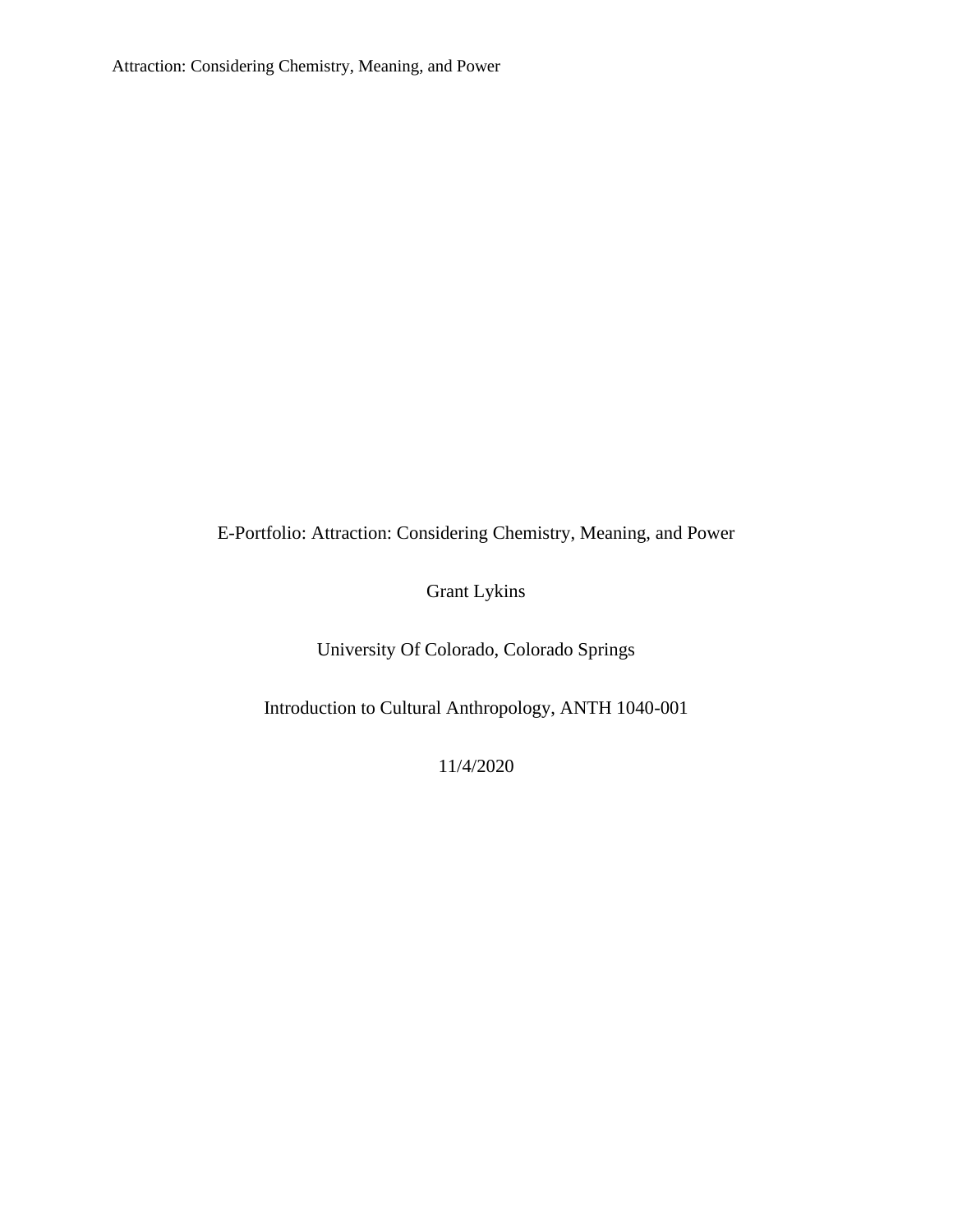I will breakdown the categories into a bullet list with elaborations underneath each main category:

• Beauty

- o I want to be able to look at my partner and think, "Wow, he's so handsome. I'm so lucky" every time I see them. Even if it's at the crack of dawn and our hair is a wreck and clothes are on sideways, I still find myself in awe thinking, "ermagherd he's so cute. Breath stinks, but he's still cute."
- o Beauty is also associated with physical health. If someone if beautiful to me, it usually means they are in shape and take care of their body.
- o Beauty to me is more than skin deep. Attractive and beautiful are two different entities in my mind--someone who is a real 'tool' can be attractive, but I don't find them beautiful. I think, "Wow! Such a pretty face and nice body. Too bad the personality doesn't match."
- Age
	- $\circ$  I generally am not romantically attracted to those more than 7-8 years older than me. I've dated older people in the past, hoping that they would be a bit more 'on my level' as far as maintaining and upholding adult responsibilities go. I quickly learned that hot messes come in all ages, shapes, and sizes.
- Gender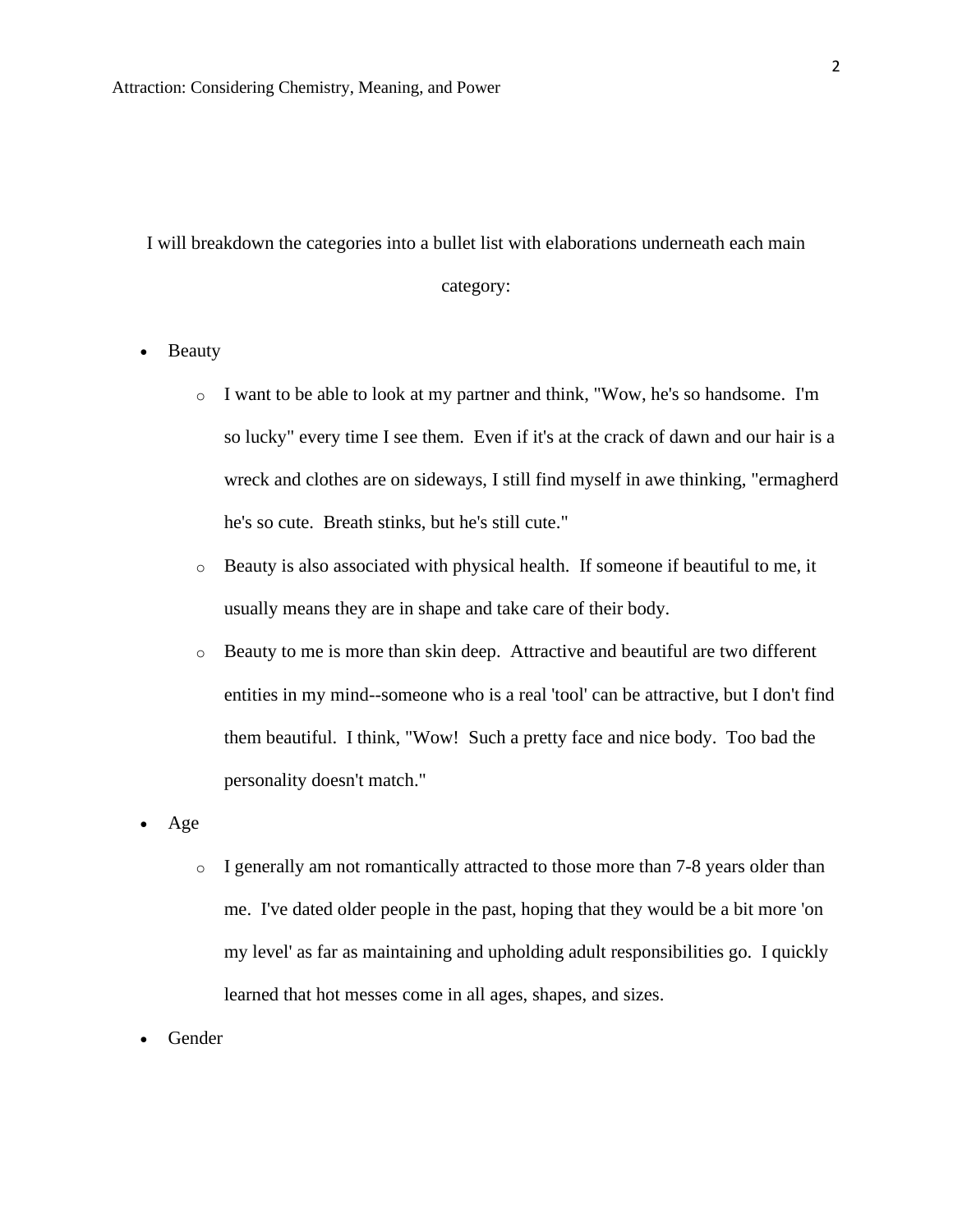- $\circ$  I am primarily attracted to men, but I mean that in the sexual sense. I don't have anything against transgender individuals (in fact, my best friend is on the trans spectrum), but for my romantic interests I am attracted to those who's gender identity matches their sex.
- o My friend Jen, who was Ted in high school, is someone I'd like to bring up. I had the biggest crush on Ted in high school. Jen is a beautiful lady, and her makeup is always spot on (Jeffree Starr would be jealous). Now that she is several years into hormones, the sexual attraction has left. I still admire her beauty, but I am not sexually attracted. This is also in part because I'm gay. I can appreciate the beauty of another person without being sexually attracted to them.
- Sexual Orientation
	- o This one is tricky. I used to say that I didn't care if someone is gay or bi, but now I realize that feeling has changed. I will be honest--I feel threatened by a bisexual partner. Perhaps much of this comes from being cheated on again and again by men because I couldn't fulfill their, um, desire for penetration (as a rape survivor it is very difficult both physically and emotionally for me to play the role of 'catcher' in the bedroom). Sure, they could have gone and slept with another man, but I have personally never seen that happen in my relationships. For some reason, all of my bisexual partners fulfilled this need with a woman. That is incredibly hurtful, because I still continue to struggle with my identity. I question myself every day about, "Is this wrong? This isn't normal."
	- o I absolutely find some straight men attractive. I'm not romantically attracted to them, but I can still go "ooh and ah" when a handsome individual walks past. I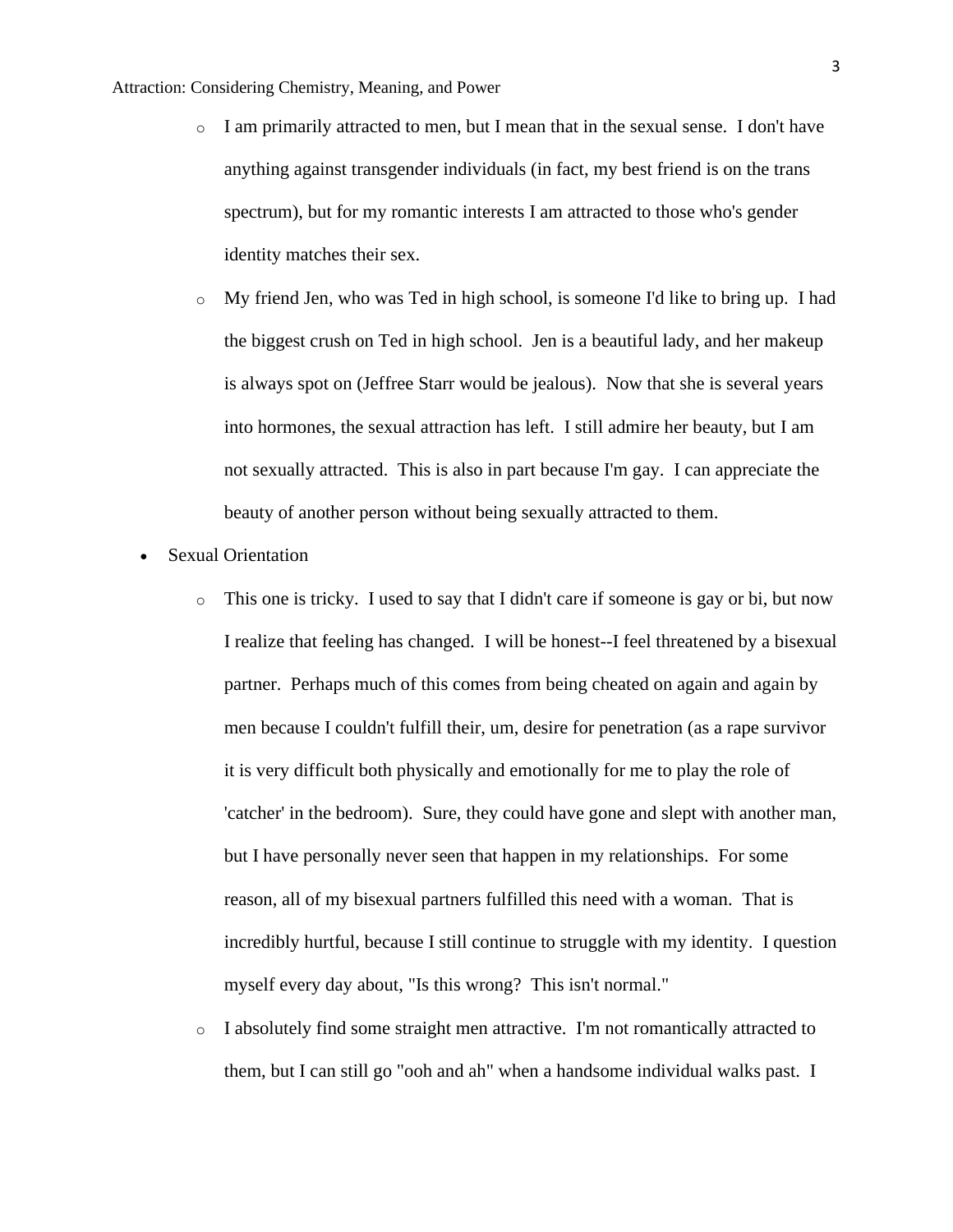## Attraction: Considering Chemistry, Meaning, and Power

mean baseball is my favorite sport for a reason, and it's not just because of how the game works.

- Race
	- o I am sexually attracted to white men only. I do find some black men and Asian men attractive, but not in a sexual sense. It's troubling that if I share this information with people I'm often flagged as a racist, but I cannot help who I am/not attracted to.
- Ethnicity
	- o Honestly, I don't take ethnicity into consideration whatsoever. If I think you're cute, I think you're cute. End of story. I'd love to explore an individual's ethnicity with them, but it is not a determining factor.
- **Religion** 
	- o Religion is important to me. I would like to be with someone who shares my religious beliefs, or with someone who does not conform to a religion. I dated a Mormon girl for a while, and there were so many issues caused by the differences in the way we viewed situations that it just didn't work out. Plus, you know, I'm gay, so that might have been a factor as well.
- Kinship Relationship
	- $\circ$  I appreciate when a partner has a good relationship with their family, but this isn't a factor in my selection of a romantic partner. Currently, my boyfriend has a pretty bad relationship with his mother (but I also share the same sentiments as him), and it doesn't really affect our relationship. I don't have a good relationship with my parents, but it doesn't affect my partner.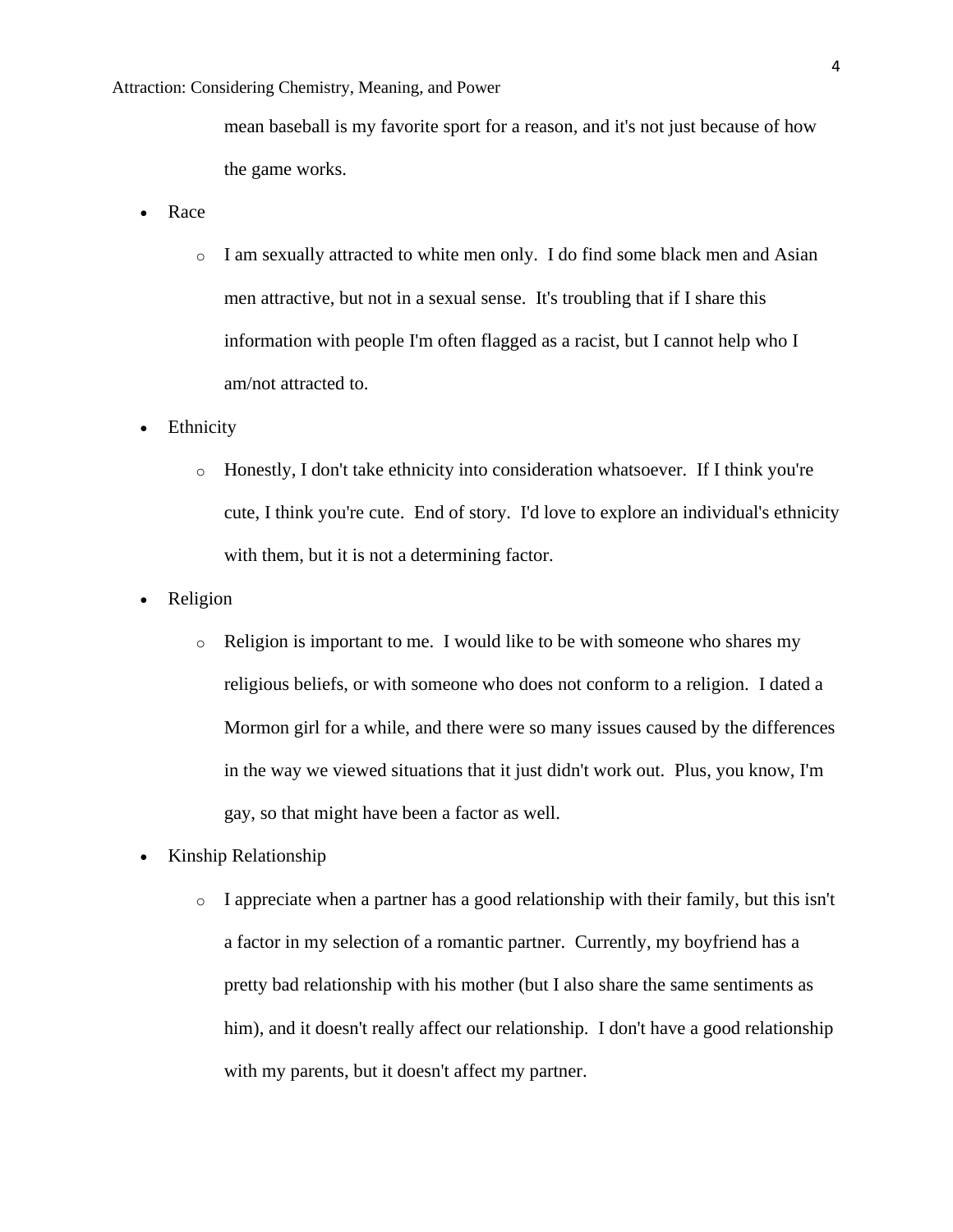- $\circ$  I do worry come our wedding day how we will navigate the difficult situation of who to invite and who to not invite. His parents will definitely not be there, his mother will start an issue (like she does at every single family gathering). I'd like to have my parents there, but I know they condemn our relationship and talk about this condemnation with many other people from the church. I did a family photoshoot for one of these friends (friend of my parents) and she accidentally locked her keys in her car. I waited with her in my truck until roadside assistance came, and we got to talking. She dumped on my all the same statements that my parents do, and reinforced them with her opinions rather than fact. I know that my parents are going about sharing my personal information with others, and that does not sit well with me.
- Class
	- o I really could care less about class. A good person is a good person, regardless of background or socioeconomic status.
- Wealth
	- o I would like my partner to be financially stable and responsible. This doesn't mean they have to drive a Mercedes or live in a fancy house/apartment. I want them to be financially stable as this is a major source of tension in relationships.
- Education
	- $\circ$  I appreciate those who are educated and have a desire to learn. My current partner struggles with school immensely, we are polar opposites in that regard. It does not change if he is a good or kind person.
- Legal Status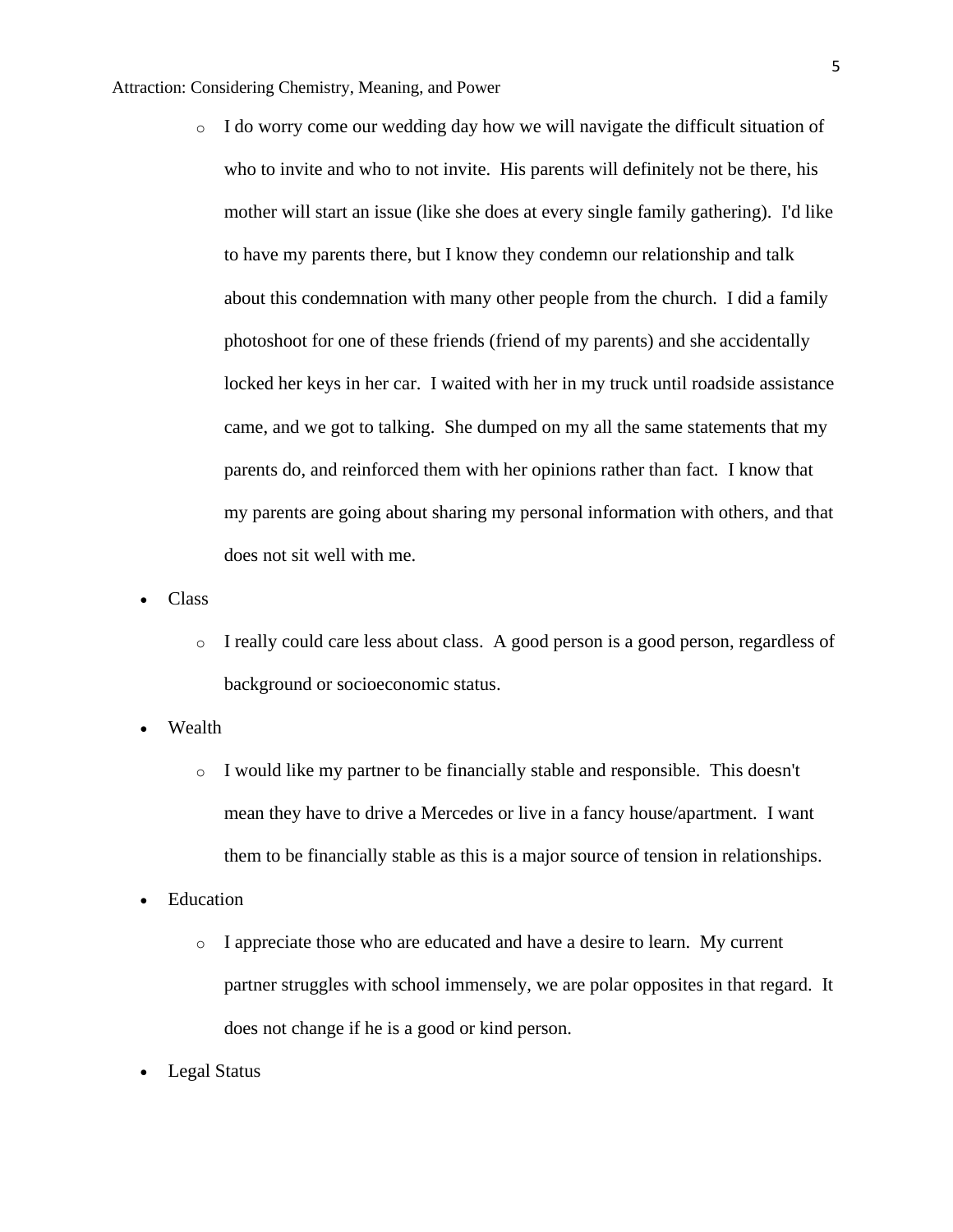## Attraction: Considering Chemistry, Meaning, and Power

- o This question can be interpreted several different ways. I'll approach it from a crime perspective.
- o I cannot be comfortable in a relationship with someone who willingly breaks the law. This is against my moral code, and we would not be compatible. I agree that some laws aren't fair, but they are laws and it is our civic duty to either uphold them or change them, not break them.
- Health
	- o This is important to me. If someone has a pre-existing condition, there's not much that can be done. As long as the individual chooses to live a healthy lifestyle and actively works to maintain their body, I'm in.
- Hygiene
	- o This is a make-or-break condition for me. It factors into the topic above. If someone does not maintain their body, I don't want to be with them.
- Ability or Disability
	- o I have never been in a relationship with someone who had a physical disability, so I can't really speak for this.
	- o Mental disabilities: I believe that many of these issues can be navigated by working together as a team. As long as both parties are open, transparent, and willing to work together to navigate the situation, I feel that it could work.
- Other characteristics:
	- o Respect